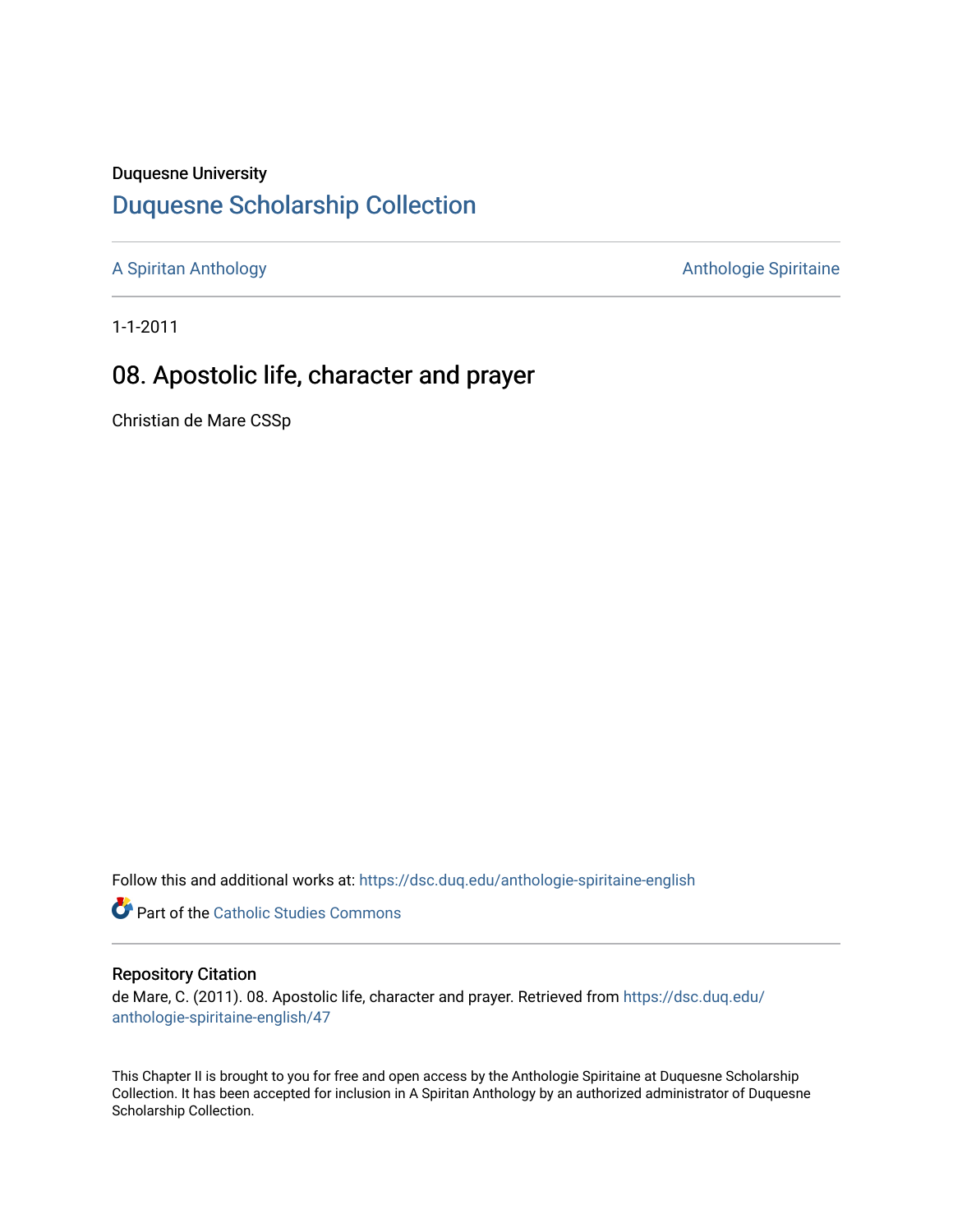### **Apostolic life, character and prayer** *To Fr. Marcellin Collin]*

*Marcellin Collin<sup>2</sup> was a member from the very beginning, since he was present at the inaugural Mass of the Congregation of the Holy Heart of Mary on September* 25''', 1841 *at Notre Dames des Victories. He was a missionary in Reunion, working with Fr. Le Vavasseur. Libermann gives him advice on how to master his difficult character; he also describes a simple form of prayer for people who are busily engaged in the apostolic life.*

January 29<sup>th</sup>, 1845

 $\mathcal{L}$  .

Dear Confrere,

I received your letter of May 1st some time ago and I was greatly moved by it.

Here is a piece of general advice for you: always live at peace with your enemies. Let me explain what I mean. You have a difficult character and it brings you much suffering. But do not feel that you have to get rid of it at all costs; it is God's will that you should learn to live with it, even if you do look on it as an enemy. So accept the will of God with patience and gentleness, and refuse to give in to feelings of sadness and disappointment. When your temperament starts to get the better of you, humble yourself, recover your peace of mind and forget all about it. These feelings of uncompromising severity are not as wicked as you imagine. They come from the temperament you were born with, so it is not really your fault. It starts to push you in a certain direction before your

<sup>1</sup> N.D. VII, pp. 34-39

7. **See Index**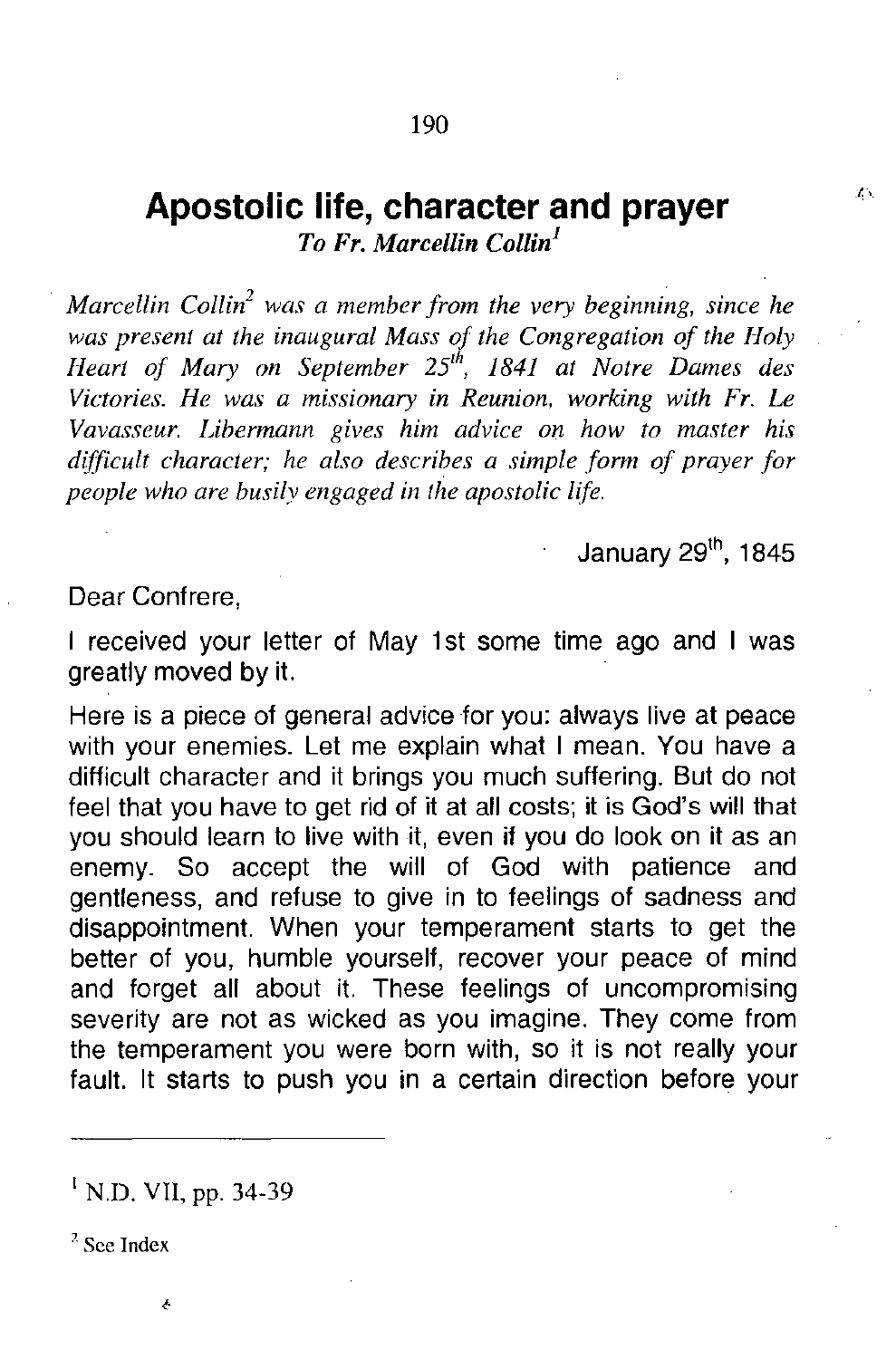own will is in any way involved. Once you get worked up like this, you need time to recover your balance and all attempts to recover it by force will be useless. So at such times, remain humbly submissive to the will of God, for it is God who allows you to undergo this trial. If you do this, peacefully, trusting in the goodness of Jesus, you can be absolutely certain that he will be pleased with you.

I was very flattered when you compared me to the Lord in your letter! But it is quite true that when you came to me each week (in the novitiate) to tell me about the faults you had committed through your weakness, I felt great sympathy for you and was not in the least shocked by what you had to say; I could see that your recognition of these frailties had encouraged you to give yourself all the more generously into the hands of God. And his reply is to love you even more than before, if such a thing were possible.

Our Lord knows very well how weak you are, but rest assured that he does not love you any the less because of it. So avoid getting upset; you are not making him sad...or at least, far less frequently, because most of the time, your will has no part in it. If it does play a part, it is usually because it is taken by surprise.

So what can you do? You have been born with a difficult character, so live in peace and humbly submit to the will of God. You say you want to belong to God. Well, you already belong to him and you will become increasingly attached as time goes by. Be brave and sacrifice yourself for his greater glory.

Do not complain about your lot. The imperfection of your nature is compensated by many other blessings and graces of which you are largely unaware. The defects of your temperament will help to keep you poor and humble at the feet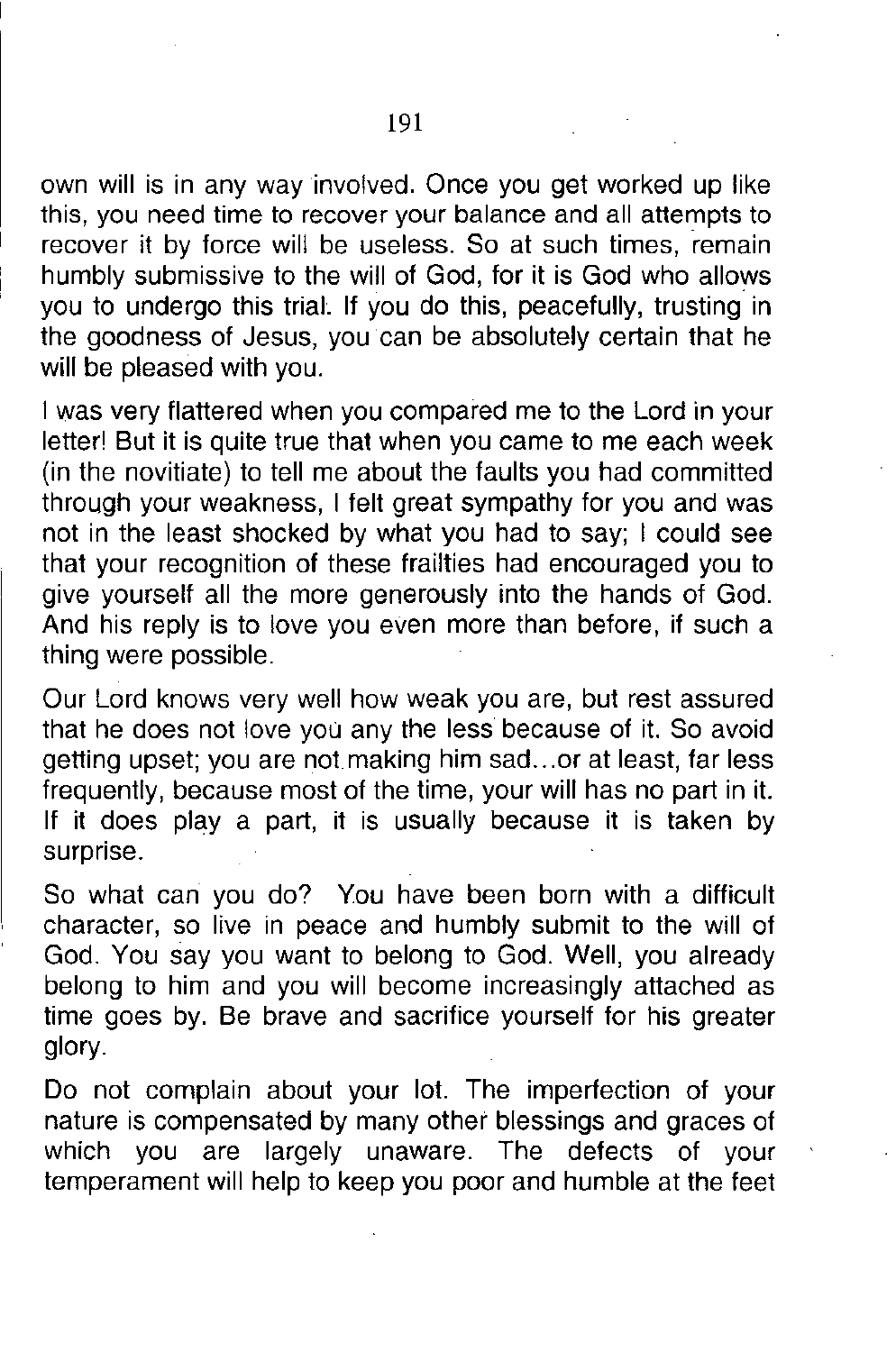of Jesus, so in a way, they are a bit like the fertilizer we put on plants to produce more growth!

You are wrong to think that your remorse is a punishment from God. He does not act that way - he loves you far too much for that. The very harshness of your self-reproach shows that it is coming from your own nature, so simply ignore these guiltfeelings. You can hold me responsible for any harm that results from following this advice. Do not mistake the voice of the wolf for that of the lamb: rest assured that those feelings of guilt do not come from the Holy Spirit.

Those interior voices of remorse are coming from your own faulty temperament. They do not help you to be courageous and you will hardly ever be able to follow what they suggest. Such thoughts do not lead to God. They make you too concerned with yourself and excite your imagination, whereas the voice of God is always gentle and peaceful. **It** gives you the courage to do what he wants of you and directs your whole being towards him.

You are wrong when you say that your present state is a punishment from God. Just be happy that you belong to him and you are sacrificing yourself for his sake. But remain always at peace. I have told you so often that Our Lord himself must be the director of your soul; this is true not just for yourself but for everybody who is involved in the apostolate.

Nevertheless, consult Fr. Le Vavasseur *(his superior)* regarding your interior life. Do not do this to seek consolation, but sacrifice yourself to the Lord. Consult him so as to avoid acting presumptuously and to preserve your simplicity.

To return to what I was saying a moment ago, do not talk about *"breaking your character"* or *"crushing the rigidity of your character".* We cannot break iron; we soften it in a fire so that it becomes pliable. The line of conduct I traced for you above is the only one to follow; it will soften your severity to the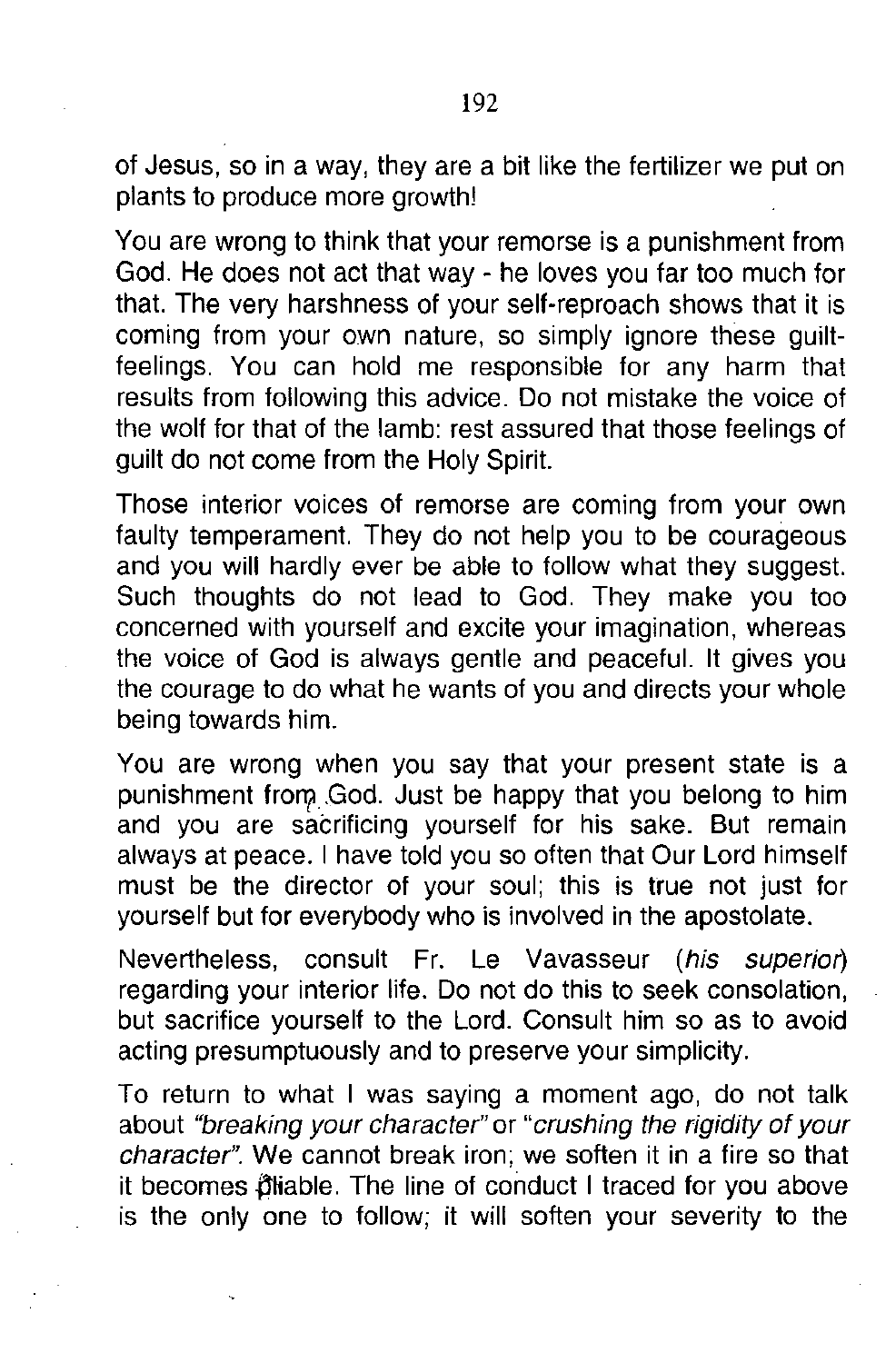extent that the good Lord desires it. Do not be in too much of a hurry to get rid of this fault; if you concentrate too much on that, it would do more harm than good. You would runthe risk of losing your interior peace, humility and trustful submission to the will of God.

Be patient with your chains. When you are alone with Our Lord, let there be no feelings of remorse. Turn your mind away from your faults and give yourself totally to him with confidence and peace. Those reproaches spring from your own particular character, sometimes even from self-love. Throw them away and speak trustfully to Our Lord, instead of speaking harshly and anxiously to yourself. If you were called to give an account of yourself at this very moment, your condition would be far better than you imagine. Your imperfections are not voluntary and they are being constantly purified by grace.

Regarding purity of intention, I have only a few words to say. Things like self-love, self-interest and complacency are enemies that are best overcome by despising them. The more you worry about them, the more trouble they will be. They will only die when you die, so put up with them in peace and humility and treat them with scorn and indifference. They will gradually diminish and finally disappear - almost entirely, but not completely.

Prayer is of the greatest importance and yet it is something simple, so adopt a method as uncomplicated as possible. There is no need for too much meditation; you do not have to follow the method of Saint Sulpice in every detail. Your prayer should be a simple, calm and trusting repose in the presence of the Lord - that is all. Do not bother with too many meditations, hoping to produce holy feelings. Nothing you do during prayer should be forced; remain with Jesus like a poor child with its father. No need to put your feelings into words,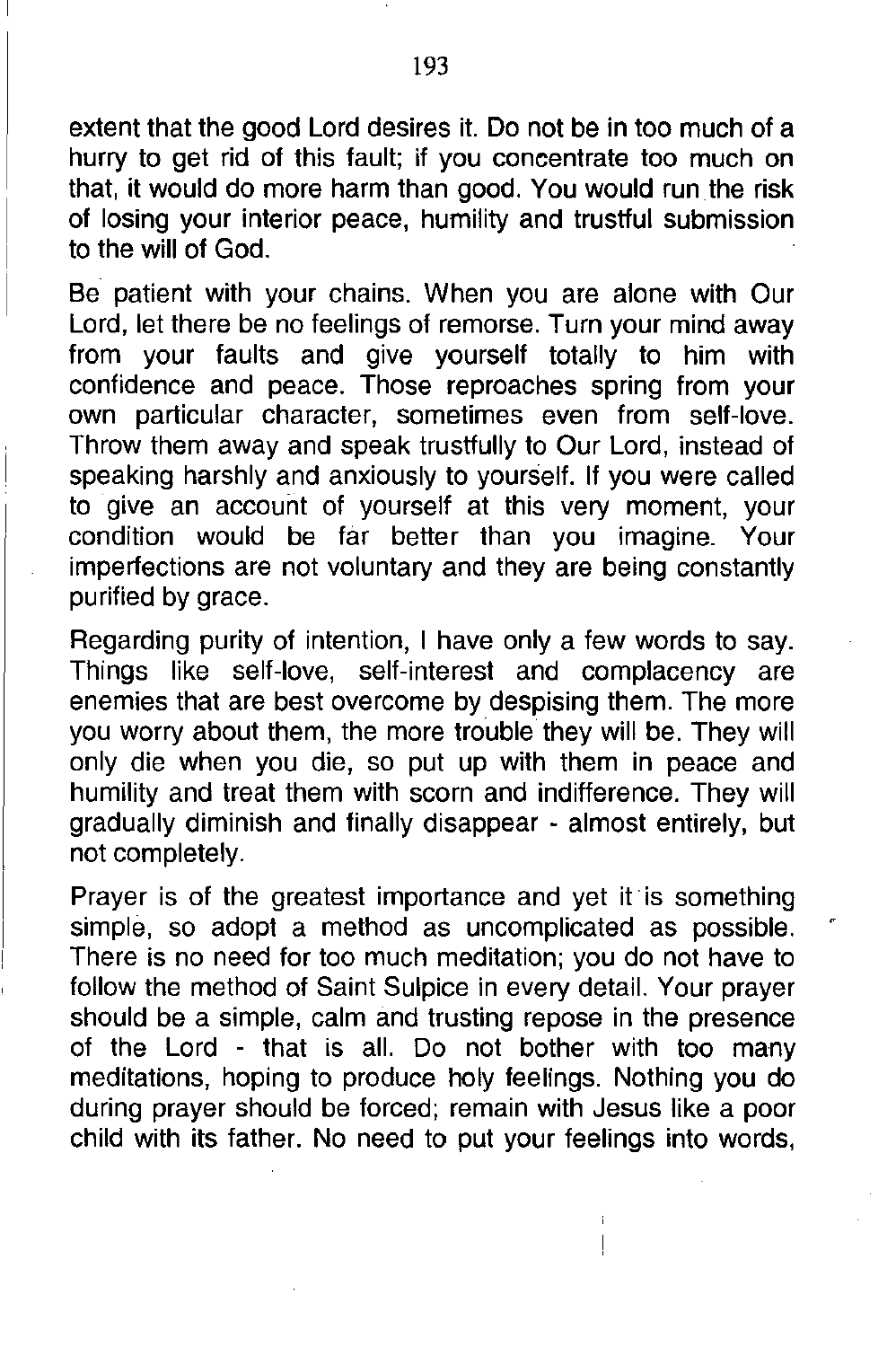nor to express your needs to him, but rest with him in your *poverty* and weakness, ready to do *whatever* he wants.

When you are with the Lord, look upon yourself as somebody who belongs totally to him, leaving him to do with you *whatever* he wishes. This should be done without effort and without many words, either internal of external. Try to make this an habitual attitude of your soul, remaining constantly in his presence during personal prayer, isolated from everything else. Cast a glance towards him from time to time and when distractions come, try to dismiss them gently and without any anxiety. During the course of the day, you can do likewise.

In seeking contact with Jesus, allow him to direct you. **It** is not for you to tell him what to do! Do not formulate plans for him to follow nor imagine that things should happen this way or that. Just be happy to be with him and at his disposal and abandon yourself to his guidance, like a blind man who needs leading. Do not *even* try to talk to him too much, or expect to hear him speak to you; be at his disposal, placing all your trust in him alone.

Continue to act towards your superior as you *have* been doing, and do not be afraid. I will not listen to everything he has to say in his quest to cease being the superior. I know him as well as you do. Perhaps it is because of the difficulties between you and him that he wants to be discharged of his duties. He did not say so himself, but it might be the case. Do . all you can to encourage him by seeing that peace reigns in the community.

Father Blanpin is a *very* simple and *very* good child of God; it is your character that is the source of the trouble. But do not worry about it because it will not last. Reduce your relations with him as far as possible, but do not *give* the impression that you are trying to avoid him. Be kind to him, for a good and fervent person suffers greatly from this kind of opposition. This

ŕ